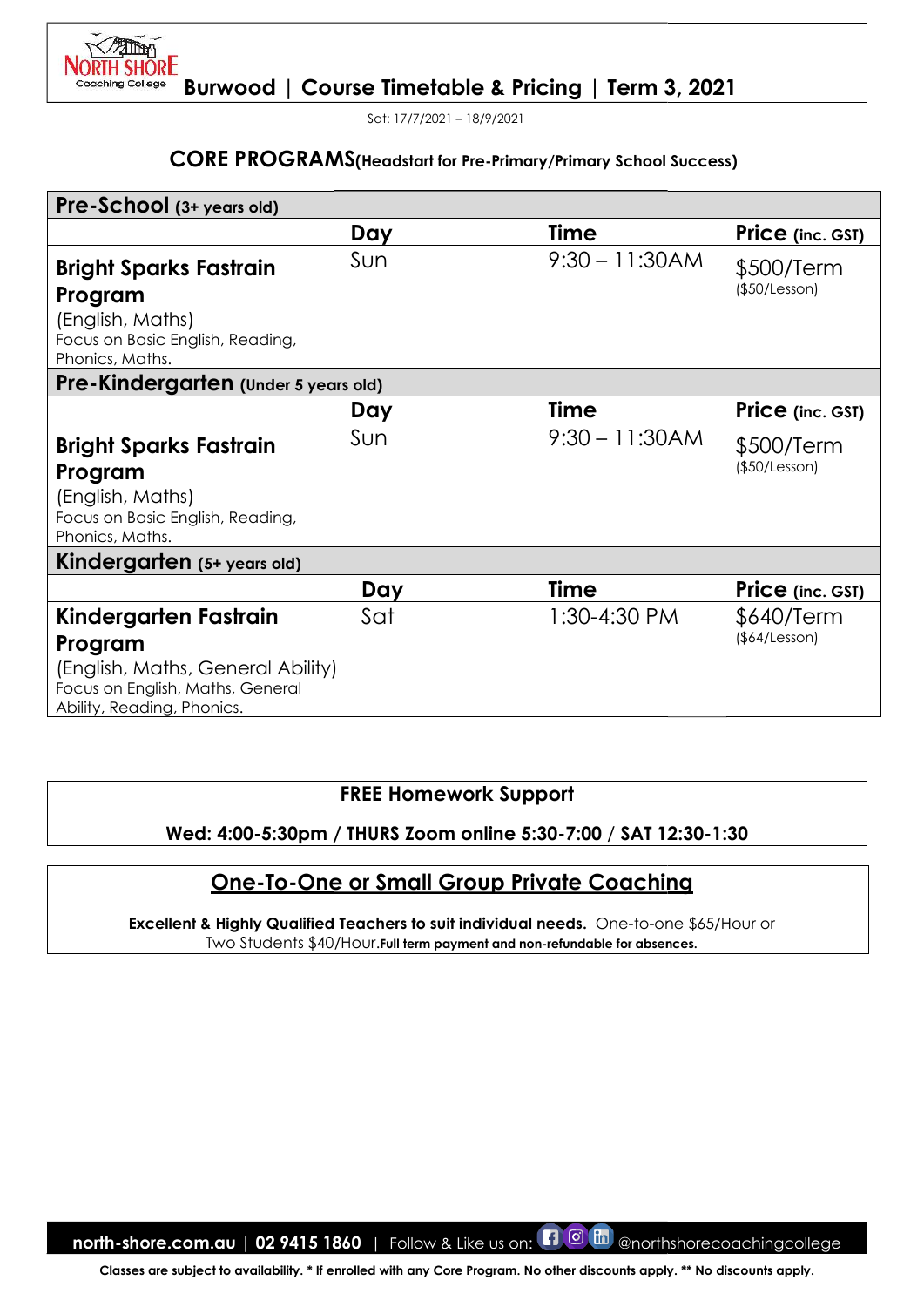

Sat: 17/7/2021 – 18/9/2021

# CORE PROGRAM (Headstart for Primary School Success)

| Year                              |     |               |                         |
|-----------------------------------|-----|---------------|-------------------------|
|                                   | Day | Time          | <b>Price</b> (inc. GST) |
| Year 1 Fastrain Program           | Sat | $1:30-4:30PM$ | \$640/Term              |
| (English, Maths, General Ability) |     |               | (§64/Lesson)            |
| Reading Comprehension, Grammar,   |     |               |                         |
| Vocabulary including Writing.     |     |               |                         |

#### BOOSTER PROGRAMS(For Skills Extension & Personal Development)

| <b>Booster Programs</b>                 | Dav | Time        | <b>Price</b> (inc. GST) |
|-----------------------------------------|-----|-------------|-------------------------|
| <b>Year 1 Creative Writers</b>          | ™e  | 4:00-5:00PM | $$270/Term**$           |
| Workshop                                |     |             | (\$27/Lesson)           |
| Develop & Extend Basic Creative Writing |     |             |                         |
| Skills.                                 |     |             |                         |

# CORE PROGRAM (Headstart for NAPLAN Tests & Competition Success)

| Year 1                                                                                                                           |     |                                                    |                               |
|----------------------------------------------------------------------------------------------------------------------------------|-----|----------------------------------------------------|-------------------------------|
|                                                                                                                                  | Day | <b>Time</b>                                        | Price (inc. GST)              |
| Year 1 Fastrain Program<br>(English, Maths, General Ability)<br>Reading Comprehension, Grammar,<br>Vocabulary including Writing. | Sat | 1:30-4:30PM                                        | \$640/Term<br>(\$4/Lesson)    |
| <b>BOOSTER PROGRAMS</b> (For Skills Extension & Personal Development)                                                            |     |                                                    |                               |
| <b>Booster Programs</b>                                                                                                          | Day | Time                                               | Price (inc. GST)              |
| <b>Year 1 Creative Writers</b>                                                                                                   | Tue | 4:00-5:00PM                                        | \$270/Term**<br>(\$27/Lesson) |
| Workshop<br>Develop & Extend Basic Creative Writing<br>Skills.                                                                   |     |                                                    |                               |
| <b>CORE PROGRAM</b> (Headstart for NAPLAN Tests & Competition Success)                                                           |     |                                                    |                               |
| Year <sub>2</sub>                                                                                                                |     |                                                    |                               |
|                                                                                                                                  | Day | Time                                               | <b>Price(inc. GST)</b>        |
| Year 2 Fastrain Program<br>(English, Maths, General Ability)<br>Reading Comprehension, Grammar,<br>Vocabulary including Writing. | Sat | 1:30-4:30 PM                                       | \$660/Term<br>(§66/Lesson)    |
| <b>BOOSTER PROGRAMS</b> (For Skills Extension & Personal Development)                                                            |     |                                                    |                               |
| <b>Booster Programs</b>                                                                                                          | Day | <b>Time</b>                                        | <b>Price(inc. GST)</b>        |
| <b>Year 2 Creative Writers</b><br>Workshop<br>Develop & Extend Basic Creative Writing<br>Skills.                                 | Tue | 5:00-6:00PM                                        | \$270/Term**<br>(\$27/Lesson) |
|                                                                                                                                  |     | <b>FREE Homework Support</b>                       |                               |
|                                                                                                                                  |     |                                                    |                               |
| Wed: 4:00-5:30pm / THURS Zoom online 5:30-7:00 / SAT 12:30-1:30                                                                  |     |                                                    |                               |
|                                                                                                                                  |     | <u> One-To-One or Small Group Private Coaching</u> |                               |

# BOOSTER PROGRAMS PROGRAMS (For Skills Extension & Personal Development)

| <b>Booster Programs</b>                 | Day | <b>Time</b> | <b>Price</b> (inc. GST) |
|-----------------------------------------|-----|-------------|-------------------------|
| <b>Year 2 Creative Writers</b>          | Tue | 5:00-6:00PM | $$270/Term**$           |
| Workshop                                |     |             | (\$27/Lesson)           |
| Develop & Extend Basic Creative Writing |     |             |                         |
| Skills.                                 |     |             |                         |

#### FREE Homework Support

# Wed: 4:00-5:30pm / 5:30pm / THURS Zoom online 5:30-7:00 / SAT 12:30 12:30-1:30

# One-To-One or Small Group Private Coaching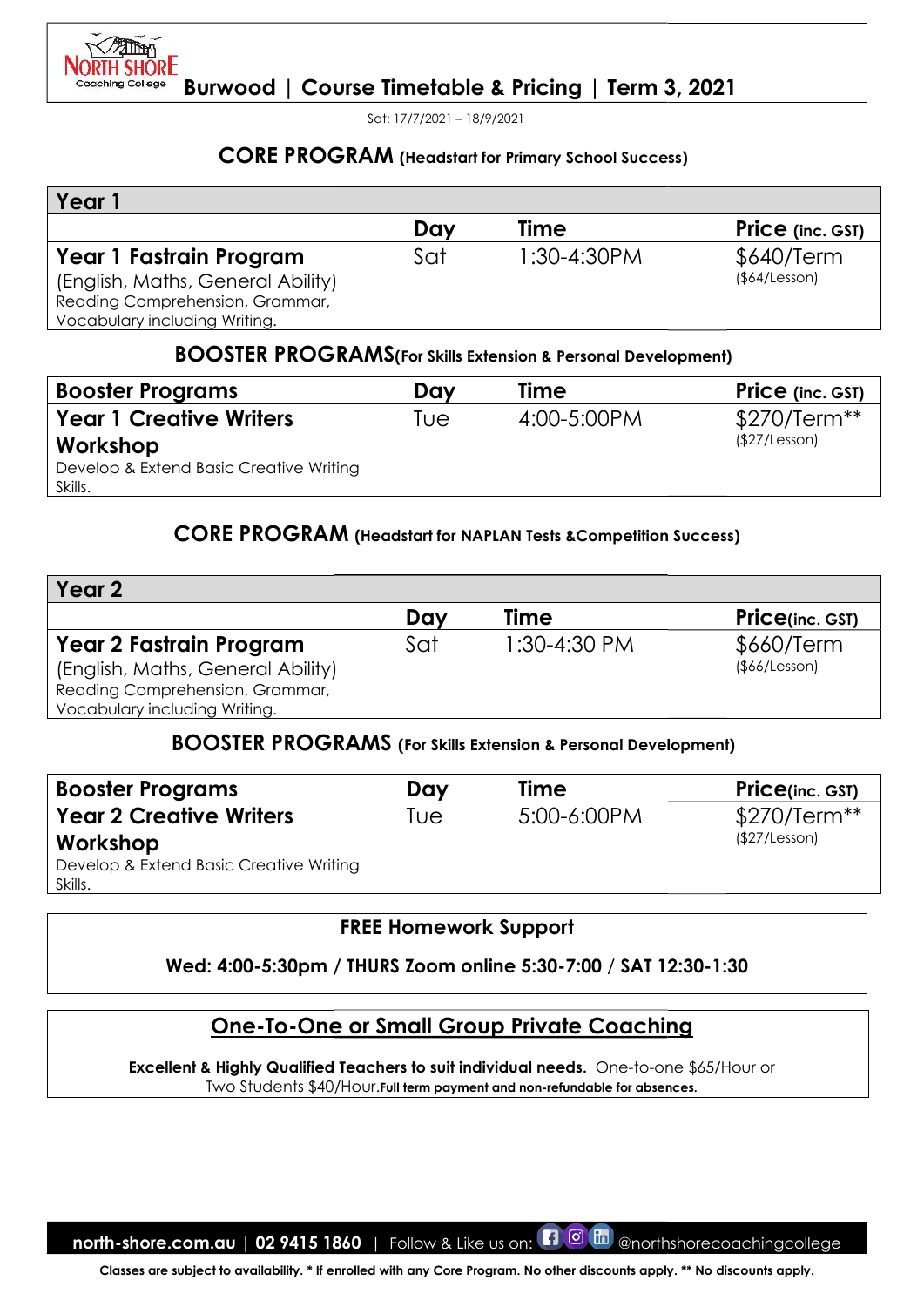

Sat: 17/7/2021 – 18/9/2021

## CORE PROGRAM (Headstart for OC / NAPLAN Tests & Competition Success)

| Year 3                                                                                                                                      |     |                                 |                             |
|---------------------------------------------------------------------------------------------------------------------------------------------|-----|---------------------------------|-----------------------------|
|                                                                                                                                             | Day | <b>Time</b>                     | <b>Price(inc.GST)</b>       |
| Year 3 Fastrain Extended Program<br>Writing Skills, Reading Skills, Mathematical<br>Reasoning Skills, and Thinking Skills (General Ability) | Sat | $9:30 - 1:00/$<br>$1:00 - 4:30$ | \$750/Term<br>(\$75/Lesson) |
| Comprehension, Grammar, Vocabulary, Exam<br>Techniques & Lateral Thinking.                                                                  |     |                                 |                             |

# BOOSTER PROGRAMS PROGRAMS (For Skills Extension & Personal Development)

| Year 3                                                                                                                                                                                               |     |                 |                               |
|------------------------------------------------------------------------------------------------------------------------------------------------------------------------------------------------------|-----|-----------------|-------------------------------|
| <b>Booster Programs</b>                                                                                                                                                                              | Day | Time            | <b>Price</b> (inc. GST)       |
| <b>Future Writers - Advanced Writing Skills</b><br>(Middle Primary)<br>Under the guidance of teachers who will<br>motivate students and develop their skills to<br>become successful future writers. |     | Wed 4:00-5:30PM | \$420/Term<br>(\$42/Lesson)   |
| <b>Reading Club - (Middle Primary)</b><br>Improve comprehension and fluency skills.<br>Develop a love of literature.                                                                                 |     | Wed 5:30-6:30   | \$290/Term**<br>(\$29/Lesson) |

# FREE Homework Support

# Wed: 4:00-5:30pm / 5:30pm / THURS Zoom online 5:30-7:00 / SAT 12:30 12:30-1:30

# One-To-One or Small Group Private Coaching

# CORE PROGRAM CORE PROGRAMS(For OC, Scholarship &Competition Success)

|                                                                                                                                                                                                      |     |                                  | <b>CORE PROGRAM</b> (Headstart for OC / NAPLAN Tests & Competition Success) |
|------------------------------------------------------------------------------------------------------------------------------------------------------------------------------------------------------|-----|----------------------------------|-----------------------------------------------------------------------------|
| Year <sub>3</sub>                                                                                                                                                                                    |     |                                  |                                                                             |
|                                                                                                                                                                                                      | Day | <b>Time</b>                      | <b>Price(inc.GST)</b>                                                       |
| Year 3 Fastrain Extended Program<br>Writing Skills, Reading Skills, Mathematical<br>Reasoning Skills, and Thinking Skills (General Ability)                                                          | Sat | $9:30 - 1:00/$<br>$1:00-4:30$    | \$750/Term<br>(\$75/Lesson)                                                 |
| Comprehension, Grammar, Vocabulary, Exam<br>Techniques & Lateral Thinking.                                                                                                                           |     |                                  |                                                                             |
| <b>BOOSTER PROGRAMS</b> (For Skills Extension & Personal Development)                                                                                                                                |     |                                  |                                                                             |
| Year <sub>3</sub>                                                                                                                                                                                    |     |                                  |                                                                             |
| <b>Booster Programs</b>                                                                                                                                                                              | Day | <b>Time</b>                      | Price (inc. GST)                                                            |
| <b>Future Writers - Advanced Writing Skills</b><br>(Middle Primary)<br>Under the guidance of teachers who will<br>motivate students and develop their skills to<br>become successful future writers. | Wed | 4:00-5:30PM                      | \$420/Term<br>(\$42/Lesson)                                                 |
| <b>Reading Club - (Middle Primary)</b><br>Improve comprehension and fluency skills.<br>Develop a love of literature.                                                                                 |     | Wed 5:30-6:30                    | \$290/Term**<br>(\$29/Lesson)                                               |
| Wed: 4:00-5:30pm / THURS Zoom online 5:30-7:00 / SAT 12:30-1:30<br><b>One-To-One or Small Group Private Coaching</b>                                                                                 |     |                                  |                                                                             |
| Excellent & Highly Qualified Teachers to suit individual needs. One-to-one \$65/Hour or<br>Two Students \$40/Hour. Full term payment and non-refundable for absences.                                |     |                                  |                                                                             |
|                                                                                                                                                                                                      |     |                                  |                                                                             |
| <b>CORE PROGRAMS</b> (For OC, Scholarship & Competition Success)                                                                                                                                     |     |                                  |                                                                             |
| Year 4                                                                                                                                                                                               |     |                                  |                                                                             |
|                                                                                                                                                                                                      | Day | Time                             | <b>Price(inc. GST)</b>                                                      |
| Year 4 Fastrain Extended Program<br>Writing Skills, Reading Skills, Mathematical<br>Reasoning Skills, and Thinking Skills (General Ability)                                                          | Sat | $9:00 - 12:30/$<br>$1:00 - 4:30$ | \$750/Term<br>(\$75/Lesson)                                                 |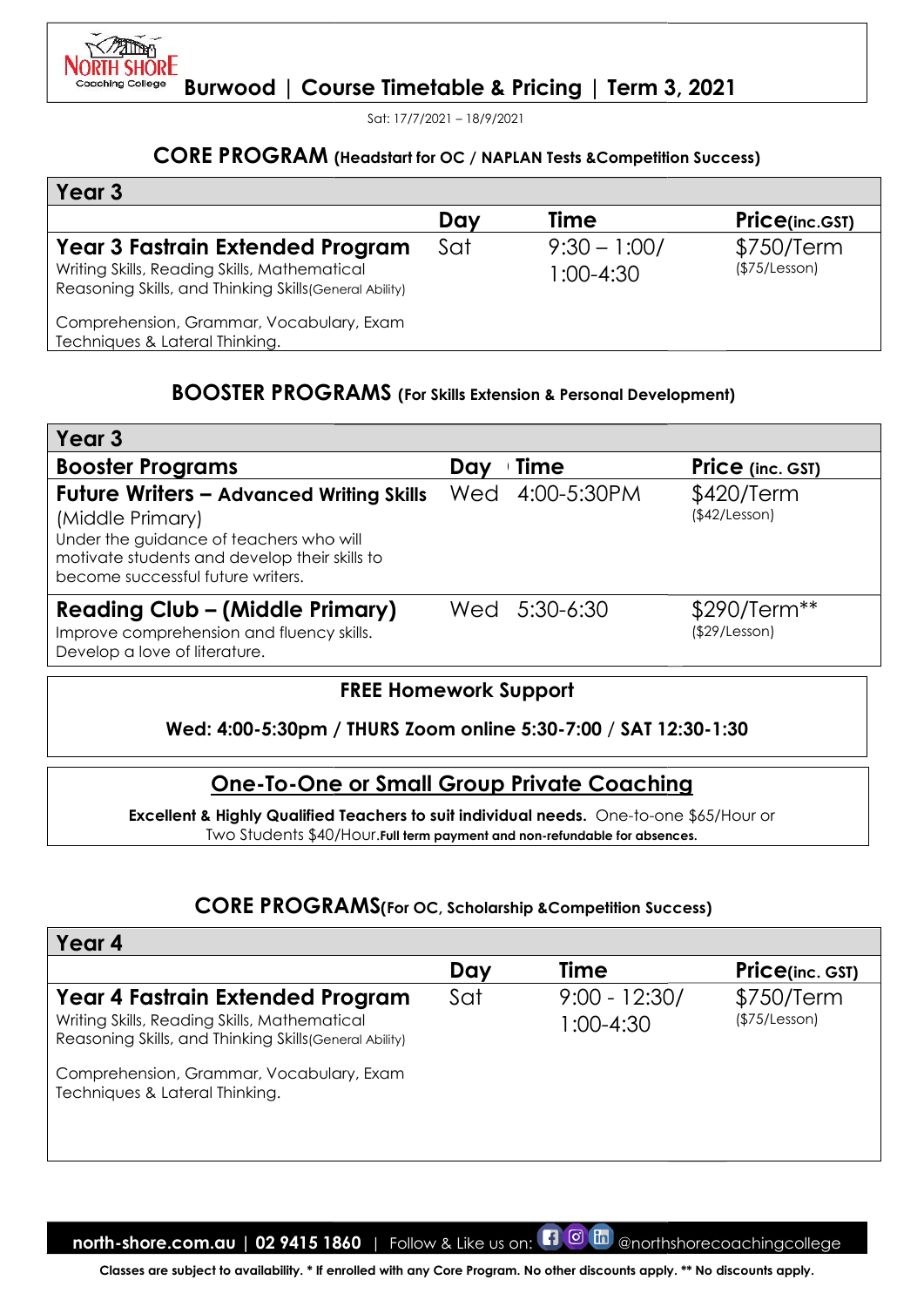Sat: 17/7/2021 – 18/9/2021

#### **BOOSTER PROGRAMS (For**

# Year 4 Year 4 OC Final Revision Exam (3 Hours) \$85\*\* Non North Shore Student North Shore Student Sat (17th July) 9:30 – 12:30 / 2:00 – 5:00 \*\*

## BOOSTER PROGRAMS PROGRAMS (For Skills Extension & Personal Development)

| <b>BOOSTER PROGRAMS</b> (For Skills Extension & Personal Development)                                                                                                                                                      |     |                                  |                                                       |
|----------------------------------------------------------------------------------------------------------------------------------------------------------------------------------------------------------------------------|-----|----------------------------------|-------------------------------------------------------|
| Year 4                                                                                                                                                                                                                     |     |                                  |                                                       |
| <b>Year 4 OC Final Revision Exam (3 Hours)</b>                                                                                                                                                                             |     | \$85**<br>$$65***$               | Non North Shore Student<br><b>North Shore Student</b> |
|                                                                                                                                                                                                                            |     |                                  | Sat $(17th$ July) $9:30 - 12:30 / 2:00 - 5:00$        |
| <b>BOOSTER PROGRAMS</b> (For Skills Extension & Personal Development)                                                                                                                                                      |     |                                  |                                                       |
| Year 4                                                                                                                                                                                                                     |     |                                  |                                                       |
| <b>BOOSTER PROGRAMS</b>                                                                                                                                                                                                    | Day | Time                             | Price (inc. GST)                                      |
| <b>Future Writers - Advanced Writing Skills Wed</b><br>(Middle Primary)<br>Under the guidance of teachers who will<br>motivate students and develop their skills to<br>become successful future writers.                   |     | 4:00-5:30                        | \$420/Term<br>(\$42/Lesson)                           |
| <b>Reading Club – (Middle Primary)</b><br>Improve comprehension and fluency skills.<br>Develop a love of literature.                                                                                                       | Wed | $5:30-6:30$                      | \$290/Term**<br>(\$29/Lesson)                         |
| <b>FREE Homework Support</b><br>Wed: 4:00-5:30pm / THURS Zoom online 5:30-7:00 / SAT 12:30-1:30                                                                                                                            |     |                                  |                                                       |
| <b>One-To-One or Small Group Private Coaching</b><br>Excellent & Highly Qualified Teachers to suit individual needs. One-to-one \$85/Hour or<br>Two Students \$70/Hour. Full term payment and non-refundable for absences. |     |                                  |                                                       |
| north-shore.com.au   02 9415 1860  <br>Classes are subject to availability. * If enrolled with any Core Program. No other discounts apply. ** No discounts apply.                                                          |     | Follow & Like us on: <b>10 m</b> | @northshorecoachingcollege                            |

# FREE Homework Support

# One-To-One or Small Group Private Coaching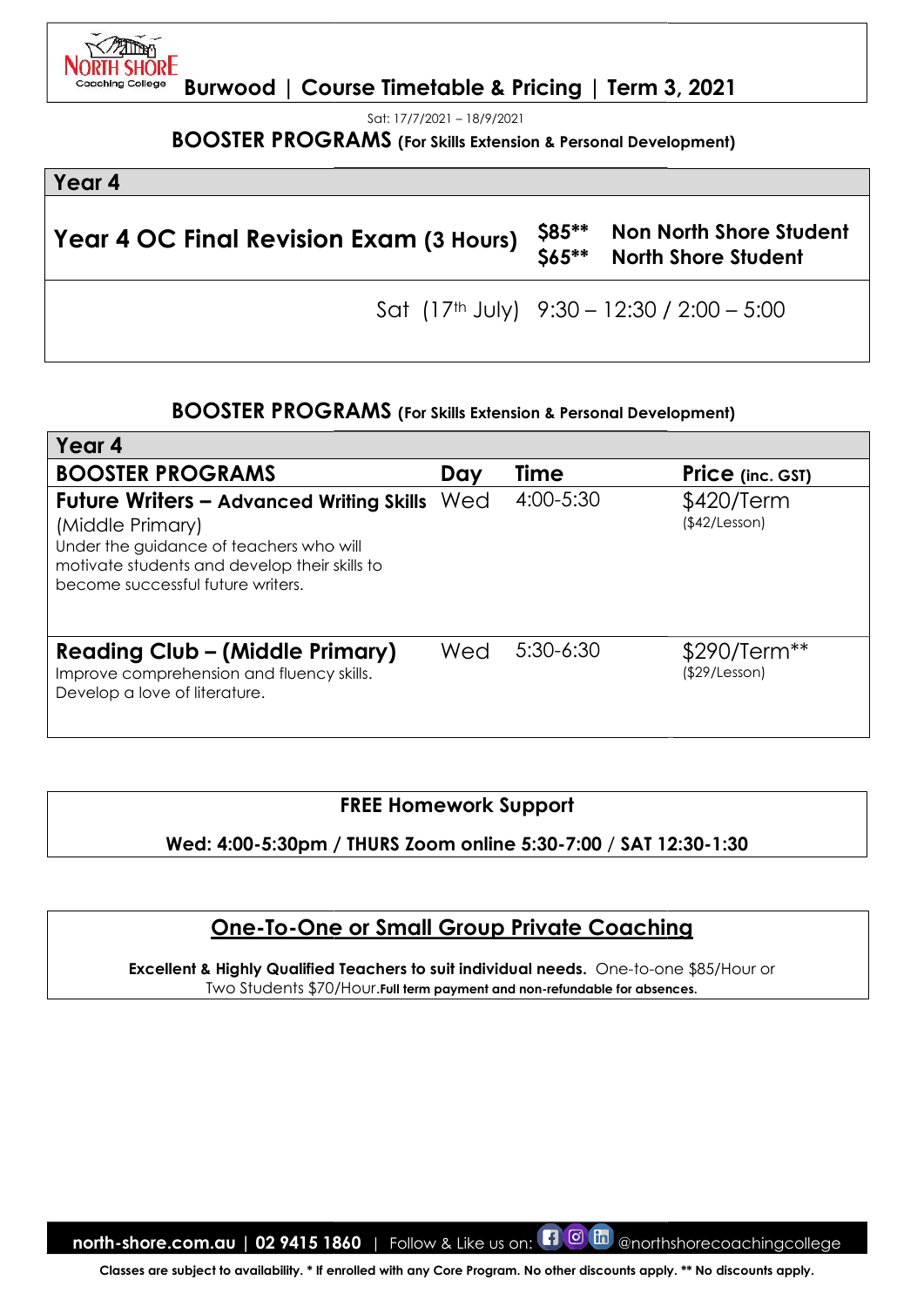

Sat: 17/7/2021 – 18/9/2021

|                                                                                                                                                                       | <b>CORE PROGRAMS</b> |                                  |                                |
|-----------------------------------------------------------------------------------------------------------------------------------------------------------------------|----------------------|----------------------------------|--------------------------------|
| (Headstart for Selective Schools, Scholarship Exams/NAPLAN Tests & Competition Success)                                                                               |                      |                                  |                                |
| Year 5                                                                                                                                                                |                      |                                  |                                |
|                                                                                                                                                                       | Day                  | Time                             | <b>Price(inc. GST)</b>         |
| Year 5 Fastrain Extended Program<br>Writing Skills, Reading Skills, Mathematical<br>Reasoning Skills, and Thinking Skills (General Ability)                           | Sat                  | 9:00 - 1:00PM<br>1:30-5:30       | \$800/Term<br>(\$80/Lesson)    |
| Comprehension, Grammar, Vocabulary, Exam<br>Techniques & Lateral Thinking.                                                                                            |                      |                                  |                                |
| <b>BOOSTER PROGRAMS</b> (For Skills Extension & Personal Development)                                                                                                 |                      |                                  |                                |
| Year 5                                                                                                                                                                |                      |                                  |                                |
| <b>BOOSTER PROGRAMS</b>                                                                                                                                               | Day                  | Time                             | <b>Price</b> (inc. GST)        |
| Year 5 Exam Preparation Program<br>2 full length test papers (either Mathematical<br>Reasoning Skills or Thinking Skills(GA) or (Reading                              | Sat                  | $9:30 - 12:30$                   | \$770/Term<br>(\$77/Lesson)    |
| Skills or Writing Skills Test), followed by thorough<br>explanation of most difficult questions.<br>(Must bring your own device)                                      |                      |                                  | $$670/Term*$<br>$($7/Lesson)*$ |
| <b>BOOSTER PROGRAMS</b> (For Skills Extension & Personal Development)                                                                                                 |                      |                                  |                                |
| Year 5                                                                                                                                                                |                      |                                  |                                |
| <b>BOOSTER PROGRAMS</b>                                                                                                                                               | Day                  | Time                             | <b>Price(inc. GST)</b>         |
| <b>Future Writers - Advanced Writing</b><br><b>Skills</b><br>(Senior Primary)                                                                                         | Wed                  | 4:00-5:30                        | \$420/Term<br>(\$42/Lesson)    |
| Under the guidance of teachers who will<br>motivate students and develop their skills to<br>become successful future writers.                                         |                      |                                  |                                |
|                                                                                                                                                                       |                      | <b>FREE Homework Support</b>     |                                |
| Wed: 4:00-5:30pm / THURS Zoom online 5:30-7:00 / SAT 12:30-1:30                                                                                                       |                      |                                  |                                |
|                                                                                                                                                                       |                      |                                  |                                |
| <b>One-To-One or Small Group Private Coaching</b>                                                                                                                     |                      |                                  |                                |
| Excellent & Highly Qualified Teachers to suit individual needs. One-to-one \$85/Hour or<br>Two Students \$70/Hour. Full term payment and non-refundable for absences. |                      |                                  |                                |
| north-shore.com.au   02 9415 1860                                                                                                                                     |                      | Follow & Like us on: <b>10 6</b> | @northshorecoachingcollege     |

# BOOSTER PROGRAMS (For Skills Extension & Personal Development)

| Day | Time           | <b>Price</b> (inc. GST)        |
|-----|----------------|--------------------------------|
| Sat | $9:30 - 12:30$ | \$770/Term                     |
|     |                | (\$77/Lesson)                  |
|     |                | $$670/Term*$<br>$($7/Lesson)*$ |
|     |                |                                |

# BOOSTER PROGRAMS PROGRAMS (For Skills Extension & Personal Development)

| Year 5                                                                             |     |             |                        |
|------------------------------------------------------------------------------------|-----|-------------|------------------------|
| <b>BOOSTER PROGRAMS</b>                                                            | Dav | <b>Time</b> | <b>Price(inc. GST)</b> |
| <b>Future Writers - Advanced Writing</b>                                           | Wed | 4:00-5:30   | \$420/Term             |
| <b>Skills</b>                                                                      |     |             | (\$42/Lesson)          |
| (Senior Primary)                                                                   |     |             |                        |
| Under the guidance of teachers who will                                            |     |             |                        |
| motivate students and develop their skills to<br>become successful future writers. |     |             |                        |
|                                                                                    |     |             |                        |

# FREE Homework Support

# <u> One-To-One or Small Group Private Coaching</u>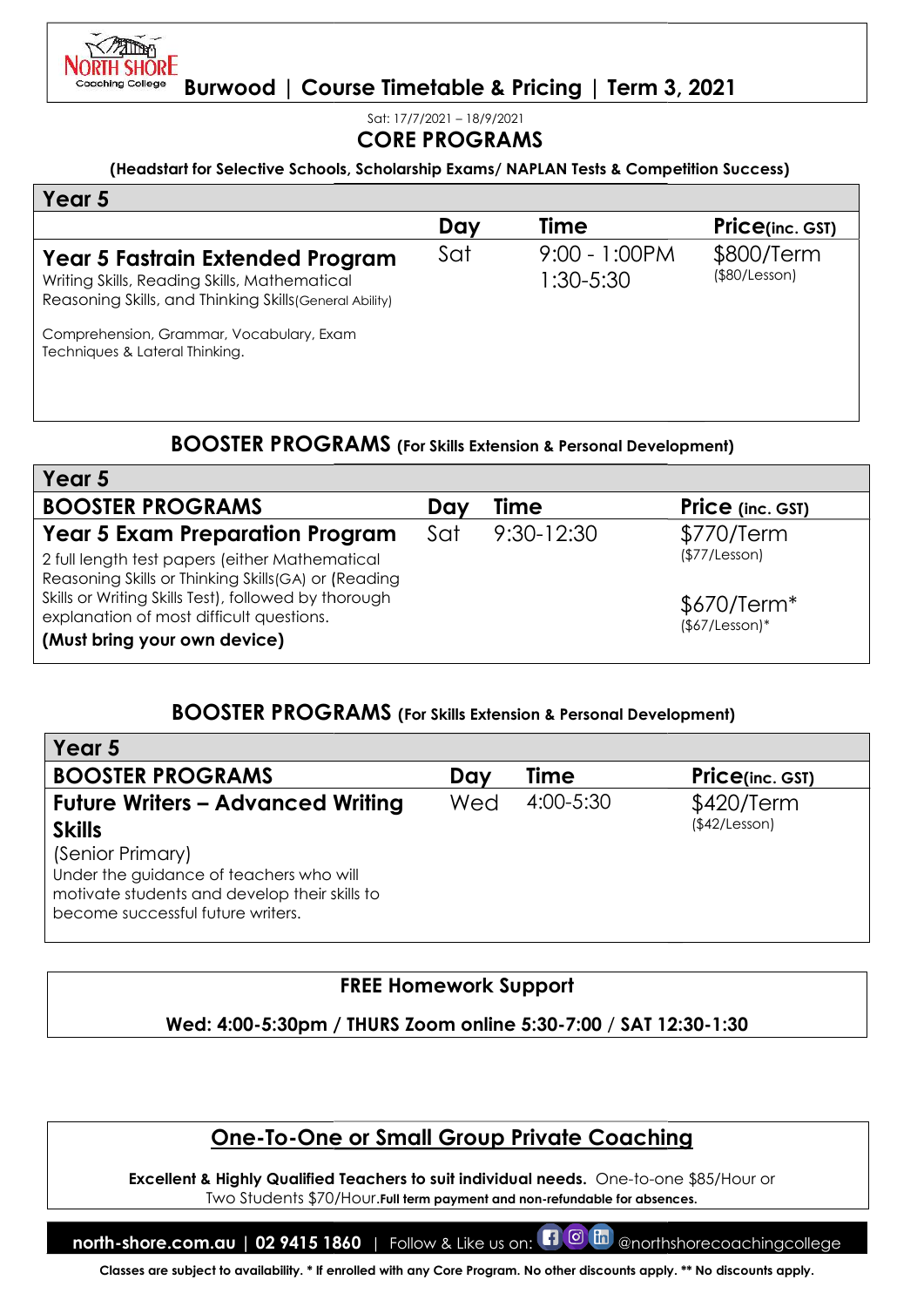

Sat: 17/7/2021 – 18/9/2021

# CORE PROGRAMS (Headstart for High School & Competition Success)

| Year 6                                                                                                |     |                  |                             |
|-------------------------------------------------------------------------------------------------------|-----|------------------|-----------------------------|
|                                                                                                       | Day | Time             | <b>Price</b> (inc. GST)     |
| Year 6 Headstart High School<br>Program<br>(Writing Skills, English, Maths, Science)                  | Sat | $9:00 - 12:30PM$ | \$760/Term<br>(\$76/Lesson) |
| Comprehension, Grammar, Vocabulary, Maths &<br>Lateral Thinking with stimulating Science experiments. |     |                  |                             |

# BOOSTER PROGRAMS (For Skills Extension & Personal Development)

| Year 6<br><b>Time</b><br>Day<br>9:00 - 12:30PM<br>Year 6 Headstart High School<br>Sat<br>(\$76/Lesson)<br>Program<br>(Writing Skills, English, Maths, Science)<br>Comprehension, Grammar, Vocabulary, Maths &<br>Lateral Thinking with stimulating Science experiments.<br><b>BOOSTER PROGRAMS</b> (For Skills Extension & Personal Development)<br>Year 6<br><b>BOOSTER PROGRAMS</b><br>Time<br>Day<br>4:00-5:30<br><b>Future Writers - Advanced Writing</b><br>Wed<br>\$420/Term<br>(\$42/Lesson)<br><b>Skills</b><br>(Senior Primary)<br>Under the guidance of teachers who will motivate<br>students and develop their skills to become<br>successful future writers. | <b>Price</b> (inc. GST)<br>\$760/Term<br>Price (inc. GST) |
|---------------------------------------------------------------------------------------------------------------------------------------------------------------------------------------------------------------------------------------------------------------------------------------------------------------------------------------------------------------------------------------------------------------------------------------------------------------------------------------------------------------------------------------------------------------------------------------------------------------------------------------------------------------------------|-----------------------------------------------------------|
|                                                                                                                                                                                                                                                                                                                                                                                                                                                                                                                                                                                                                                                                           |                                                           |
|                                                                                                                                                                                                                                                                                                                                                                                                                                                                                                                                                                                                                                                                           |                                                           |
|                                                                                                                                                                                                                                                                                                                                                                                                                                                                                                                                                                                                                                                                           |                                                           |
|                                                                                                                                                                                                                                                                                                                                                                                                                                                                                                                                                                                                                                                                           |                                                           |
|                                                                                                                                                                                                                                                                                                                                                                                                                                                                                                                                                                                                                                                                           |                                                           |
|                                                                                                                                                                                                                                                                                                                                                                                                                                                                                                                                                                                                                                                                           |                                                           |
|                                                                                                                                                                                                                                                                                                                                                                                                                                                                                                                                                                                                                                                                           |                                                           |
|                                                                                                                                                                                                                                                                                                                                                                                                                                                                                                                                                                                                                                                                           |                                                           |
| <b>Future Mathematicians</b><br>Sat<br>4:30-6:00PM<br>Students are taught special techniques in<br>$($ \$38/Lesson $)$<br>solving complex Maths problems.                                                                                                                                                                                                                                                                                                                                                                                                                                                                                                                 | \$380/Term**                                              |
| <b>FREE Homework Support</b><br>Wed: 4:00-5:30pm / THURS Zoom online 5:30-7:00 / SAT 12:30-1:30                                                                                                                                                                                                                                                                                                                                                                                                                                                                                                                                                                           |                                                           |
| <b>One-To-One or Small Group Private Coaching</b><br><b>Excellent &amp; Highly Qualified Teachers to suit individual needs.</b> One-to-one \$85/Hour or<br>Two Students \$70/Hour. Full term payment and non-refundable for absences.                                                                                                                                                                                                                                                                                                                                                                                                                                     |                                                           |

# FREE Homework Support

# One-To-One or Small Group Private Coaching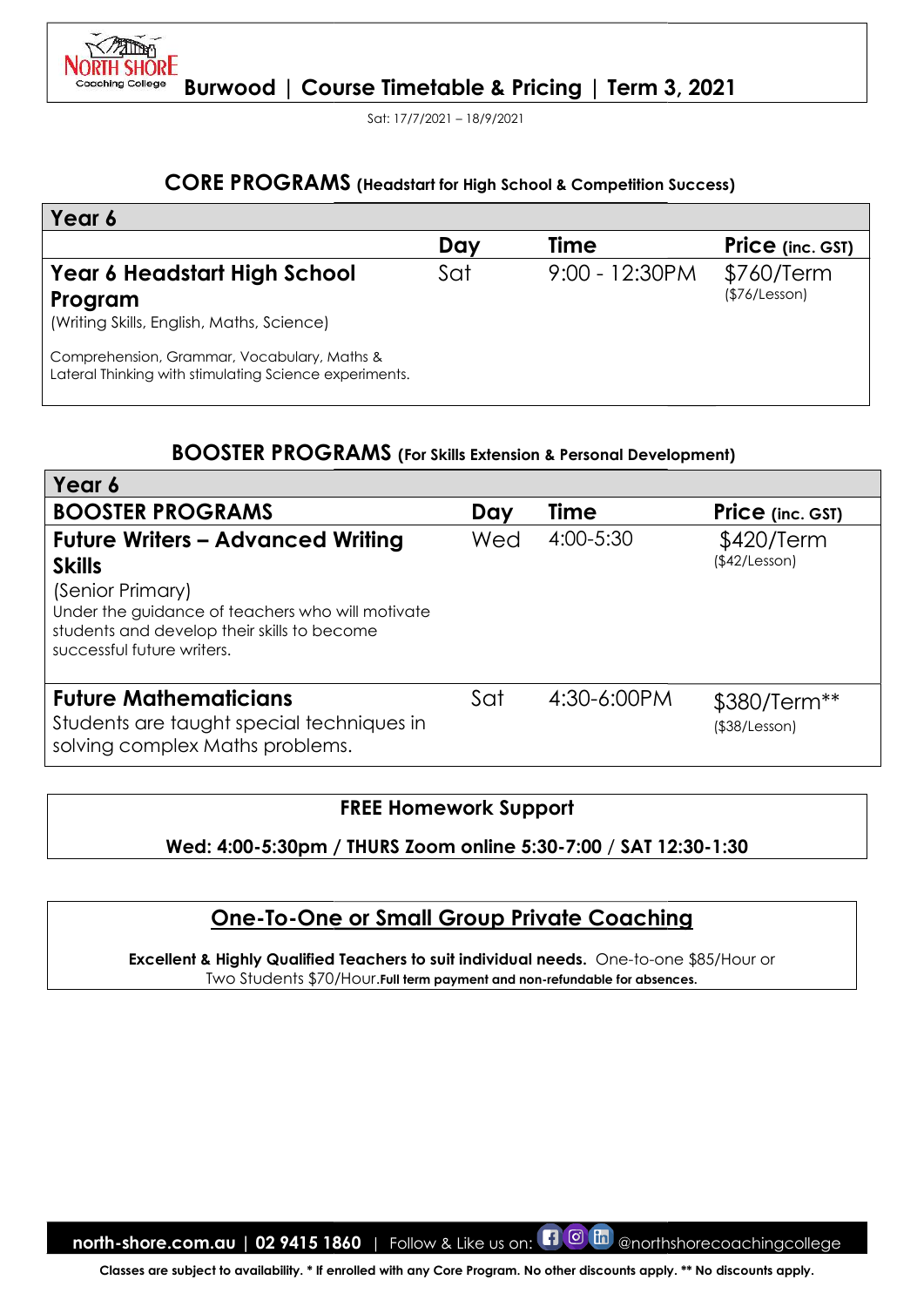

Sat: 17/7/2021 – 18/9/2021

# CORE PROGRAMS (For High School Success)

|                                                                                                                                                                           |     | <b>CORE PROGRAMS</b> (For High School Success)                                                                                                                        |                               |
|---------------------------------------------------------------------------------------------------------------------------------------------------------------------------|-----|-----------------------------------------------------------------------------------------------------------------------------------------------------------------------|-------------------------------|
| Year <sub>7</sub>                                                                                                                                                         |     |                                                                                                                                                                       |                               |
|                                                                                                                                                                           | Day | <b>Time</b>                                                                                                                                                           | <b>Price(inc. GST)</b>        |
| <b>Year 7 Fastcoach</b><br>Program<br>(English, Maths, Science)                                                                                                           | Sat | $9:00 - 12:30PM$                                                                                                                                                      | \$760/Term<br>(\$76/Lesson)   |
| Including Essay and Genre Writing.<br>Year 7 English & Maths<br>Including Essay and Genre Writing.                                                                        | Sat | $9:30 - 12:30PM$                                                                                                                                                      | \$700/Term<br>(\$70/Lesson)   |
| <b>Year 7 Maths &amp; Science</b>                                                                                                                                         | Sat | $9:00 - 11:00AM$                                                                                                                                                      | \$530/Term<br>(\$53/Lesson)   |
| Year 7 English<br>Including Essay and Genre Writing.                                                                                                                      | Sat | $11:00 - 12:30PM$                                                                                                                                                     | \$420/Term<br>(\$42/Lesson)   |
| <b>Year 7 Maths</b>                                                                                                                                                       | Sat | $9:30 - 11:00PM$                                                                                                                                                      | \$420/Term<br>(\$42/Lesson)   |
|                                                                                                                                                                           |     | <b>BOOSTER PROGRAMS</b> (For Skills Extension & Personal Development)                                                                                                 |                               |
| <b>Booster Programs</b>                                                                                                                                                   |     | Time<br>Day                                                                                                                                                           | Price (inc. GST)              |
| <b>Future Writers - Advanced Writing</b><br><b>Skills</b> (Junior High)<br>Under the guidance of teachers who will motivate students and                                  |     |                                                                                                                                                                       | \$440/Term<br>(\$44/Lesson)   |
| develop their skills to become successful future writers.<br><b>Future Mathematicians</b><br>Students are taught special techniques in<br>solving complex Maths problems. |     |                                                                                                                                                                       | \$380/Term**<br>(\$38/Lesson) |
|                                                                                                                                                                           |     | <b>FREE Homework Support</b>                                                                                                                                          |                               |
|                                                                                                                                                                           |     | Wed: 4:00-5:30pm / THURS Zoom online 5:30-7:00 / SAT 12:30-1:30                                                                                                       |                               |
|                                                                                                                                                                           |     |                                                                                                                                                                       |                               |
|                                                                                                                                                                           |     | <u>One-To-One or Small Group Private Coaching</u>                                                                                                                     |                               |
|                                                                                                                                                                           |     | Excellent & Highly Qualified Teachers to suit individual needs. One-to-one \$90/Hour or<br>Two Students \$75/Hour. Full term payment and non-refundable for absences. |                               |
|                                                                                                                                                                           |     |                                                                                                                                                                       |                               |
| north-shore.com.au   02 9415 1860   Follow & Like us on:                                                                                                                  |     | $\blacksquare$ $\blacksquare$ $\blacksquare$                                                                                                                          | @northshorecoachingcollege    |
|                                                                                                                                                                           |     | Classes are subject to availability. * If enrolled with any Core Program. No other discounts apply. ** No discounts apply.                                            |                               |

| <b>Booster Programs</b>                                                                                                                                                                               | Day | Time | <b>Price</b> (inc. GST)             |
|-------------------------------------------------------------------------------------------------------------------------------------------------------------------------------------------------------|-----|------|-------------------------------------|
| <b>Future Writers - Advanced Writing</b><br><b>Skills</b> (Junior High)<br>Under the guidance of teachers who will motivate students and<br>develop their skills to become successful future writers. |     |      | \$440/Term<br>(\$44/Lesson)         |
| <b>Future Mathematicians</b><br>Students are taught special techniques in<br>solving complex Maths problems.                                                                                          |     |      | \$380/Term**<br>$($ \$38/Lesson $)$ |

# FREE Homework Support

# One-To-One or Small Group Private Coaching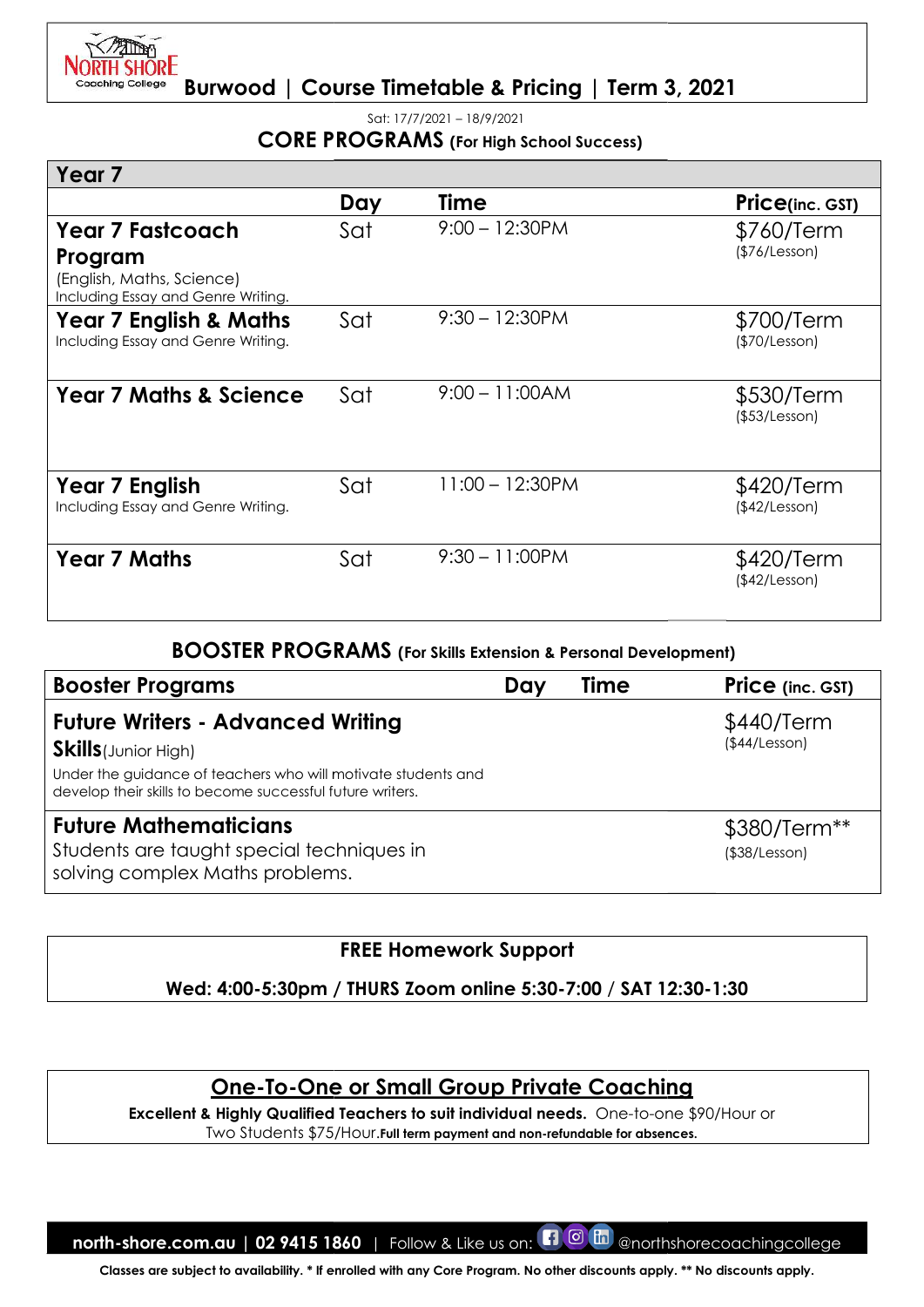

Sat: 17/7/2021 – 18/9/2021

# CORE PROGRAMS (For High School Success)

| Year <sub>8</sub>                                                                                                                                                                                 |     |                                                                       |                                     |
|---------------------------------------------------------------------------------------------------------------------------------------------------------------------------------------------------|-----|-----------------------------------------------------------------------|-------------------------------------|
|                                                                                                                                                                                                   |     |                                                                       |                                     |
|                                                                                                                                                                                                   | Day | Time                                                                  | Price (inc. GST)                    |
| <b>Year 8 Fastcoach</b><br>Program<br>(English, Maths, Science)<br>Including Essay and Genre Writing.                                                                                             | Sat | $1:00-4:30$                                                           | \$760/Term<br>(\$76/Lesson)         |
| Year 8 English & Maths<br>Including Essay and Genre Writing.                                                                                                                                      | Sat | 1:30-4:30                                                             | \$700/Term<br>(\$70/Lesson)         |
| <b>Year 8 Maths &amp; Science</b>                                                                                                                                                                 | Sat | 1:00-3:00                                                             | \$530/Term<br>(\$53/Lesson)         |
| Year 8 English<br>Including Essay and Genre Writing.                                                                                                                                              | Sat | $3:00-4:30$                                                           | \$420/Term<br>(\$42/Lesson)         |
| <b>Year 8 Maths</b>                                                                                                                                                                               | Sat | 1:30-3:00                                                             | \$420/Term<br>(\$42/Lesson)         |
|                                                                                                                                                                                                   |     | <b>BOOSTER PROGRAMS</b> (For Skills Extension & Personal Development) |                                     |
| <b>Booster Programs</b>                                                                                                                                                                           |     | <b>Time</b><br>Day                                                    | Price (inc. GST)                    |
| <b>Future Writers - Advanced Writing Skills</b><br>(Junior High)<br>Under the guidance of teachers who will motivate<br>students and develop their skills to become successful<br>future writers. |     |                                                                       | \$440/Term<br>(\$44/Lesson)         |
| <b>Future Mathematicians</b><br>Students are taught special techniques in                                                                                                                         |     |                                                                       | \$380/Term**<br>$($ \$38/Lesson $)$ |
| solving complex Maths problems.                                                                                                                                                                   |     |                                                                       |                                     |
|                                                                                                                                                                                                   |     | <b>FREE Homework Support</b>                                          |                                     |
|                                                                                                                                                                                                   |     | Wed: 4:00-5:30pm / THURS Zoom online 5:30-7:00 / SAT 12:30-1:30       |                                     |

#### BOOSTER PROGRAMS (For Skills Extension & Personal Development)

| <b>Booster Programs</b>                                                                                                                                                                           | Dav | <b>Time</b> | <b>Price</b> (inc. GST)       |
|---------------------------------------------------------------------------------------------------------------------------------------------------------------------------------------------------|-----|-------------|-------------------------------|
| <b>Future Writers - Advanced Writing Skills</b><br>(Junior High)<br>Under the guidance of teachers who will motivate<br>students and develop their skills to become successful<br>future writers. |     |             | \$440/Term<br>(\$44/Lesson)   |
| <b>Future Mathematicians</b><br>Students are taught special techniques in<br>solving complex Maths problems.                                                                                      |     |             | \$380/Term**<br>(\$38/Lesson) |

# FREE Homework Support

#### Wed: 4:00-5:30pm / 5:30pm / THURS Zoom online 5:30-7:00 / SAT 12:30 12:30-1:30

# One-To-One or Small Group Private Coaching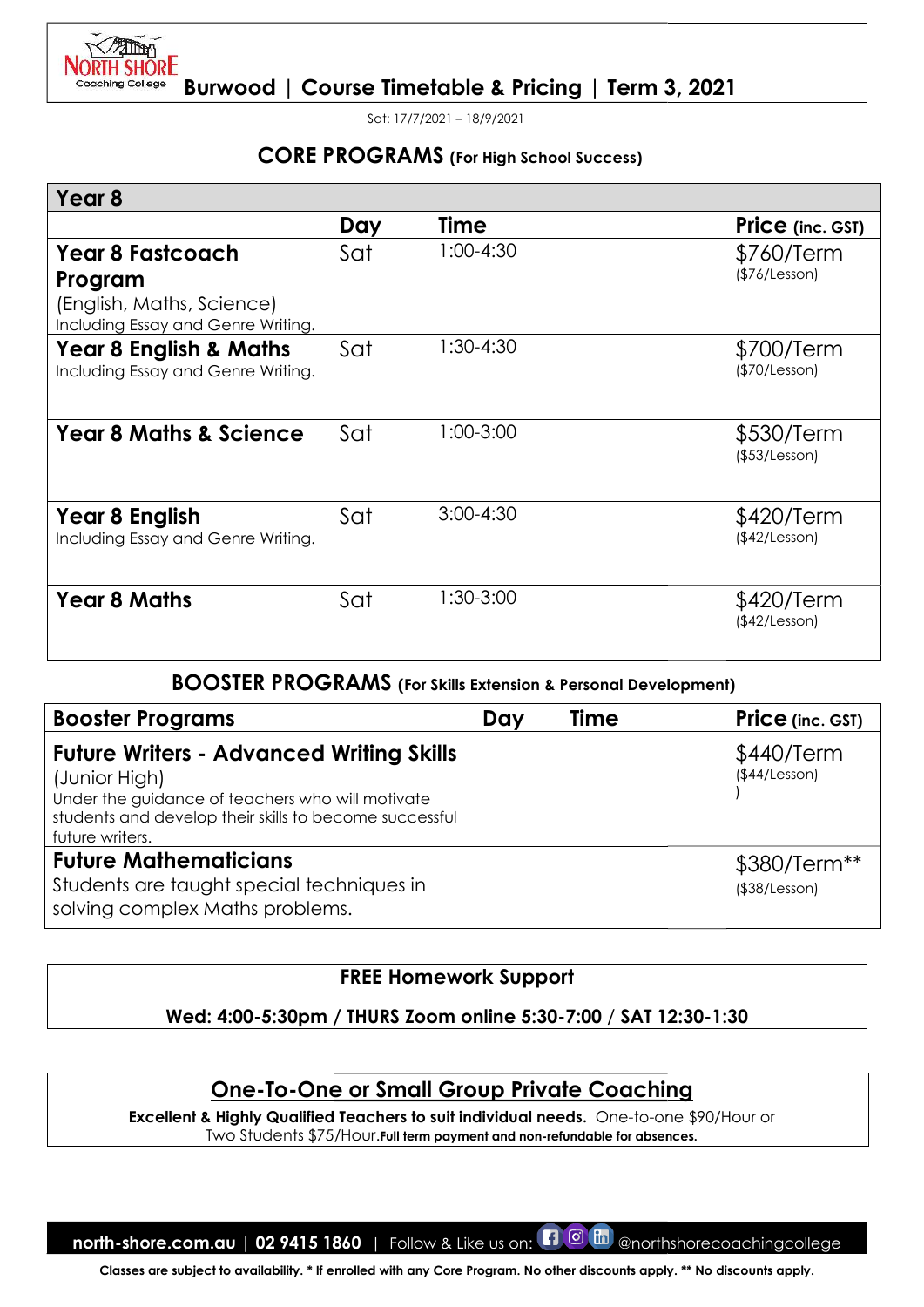

Sat: 17/7/2021 – 18/9/2021

# CORE PROGRAMS (For High School Success)

| Day | <b>Time</b>                                                     |                                                                                                                                                                                                                                                                                                                                                      |                                     | Price (inc.GST)                                                       |
|-----|-----------------------------------------------------------------|------------------------------------------------------------------------------------------------------------------------------------------------------------------------------------------------------------------------------------------------------------------------------------------------------------------------------------------------------|-------------------------------------|-----------------------------------------------------------------------|
| Sat | 8:45-12:30                                                      |                                                                                                                                                                                                                                                                                                                                                      |                                     | \$800/Term<br>(\$80/Lesson)                                           |
| Sat | 9:30-12:30                                                      |                                                                                                                                                                                                                                                                                                                                                      |                                     | \$730/Term<br>(\$73/Lesson)                                           |
| Sat | 8:45-11:00                                                      |                                                                                                                                                                                                                                                                                                                                                      |                                     | \$630/Term<br>(\$63/Lesson)                                           |
| Sat | 11:00-12:30                                                     |                                                                                                                                                                                                                                                                                                                                                      |                                     | \$430/Term<br>(\$43/Lesson)                                           |
| Sat | 9:30-11:00                                                      |                                                                                                                                                                                                                                                                                                                                                      |                                     | \$430/Term<br>$($ \$43/Lesson $)$                                     |
| Sat | 8:45-9:30                                                       |                                                                                                                                                                                                                                                                                                                                                      |                                     | \$310/Term<br>$($ \$31/Lesson $)$                                     |
|     |                                                                 |                                                                                                                                                                                                                                                                                                                                                      |                                     |                                                                       |
|     |                                                                 |                                                                                                                                                                                                                                                                                                                                                      | Time                                | Price (inc. GST)                                                      |
|     |                                                                 |                                                                                                                                                                                                                                                                                                                                                      |                                     | \$490/Term<br>(\$49/Lesson)<br>\$460/Term                             |
|     |                                                                 |                                                                                                                                                                                                                                                                                                                                                      |                                     | (\$46/Lesson)                                                         |
|     |                                                                 |                                                                                                                                                                                                                                                                                                                                                      |                                     |                                                                       |
|     | Wed: 4:00-5:30pm / THURS Zoom online 5:30-7:00 / SAT 12:30-1:30 |                                                                                                                                                                                                                                                                                                                                                      |                                     |                                                                       |
|     |                                                                 | <b>Future Writers - Advanced Writing Skills</b><br>Under the guidance of teachers who will motivate students<br>and develop their skills to become successful future writers.<br><b>The Academy Extension Reading Group</b><br>Intellectually Absorbing Text to develop essential thinking,<br>Suitable for students aiming for HSC English Success. | Day<br><b>FREE Homework Support</b> | <b>BOOSTER PROGRAMS</b> (For Skills Extension & Personal Development) |

#### BOOSTER PROGRAMS (For Skills Extension & Personal Development)

| <b>Booster Programs</b>                                                                                                                                                                        | Day | Time | <b>Price</b> (inc. GST)           |
|------------------------------------------------------------------------------------------------------------------------------------------------------------------------------------------------|-----|------|-----------------------------------|
| <b>Future Writers - Advanced Writing Skills</b><br>(Senior High)<br>Under the guidance of teachers who will motivate students<br>and develop their skills to become successful future writers. |     |      | \$490/Term<br>$($ \$49/Lesson $)$ |
| The Academy Extension Reading Group<br>Intellectually Absorbing Text to develop essential thinking,<br>reading & writing skills.<br>Suitable for students aiming for HSC English Success.      |     |      | \$460/Term<br>(\$46/Lesson)       |

# FREE Homework Support

# Wed: 4:00-5:30pm / 5:30pm / THURS Zoom online 5:30-7:00 / SAT 12:30 12:30-1:30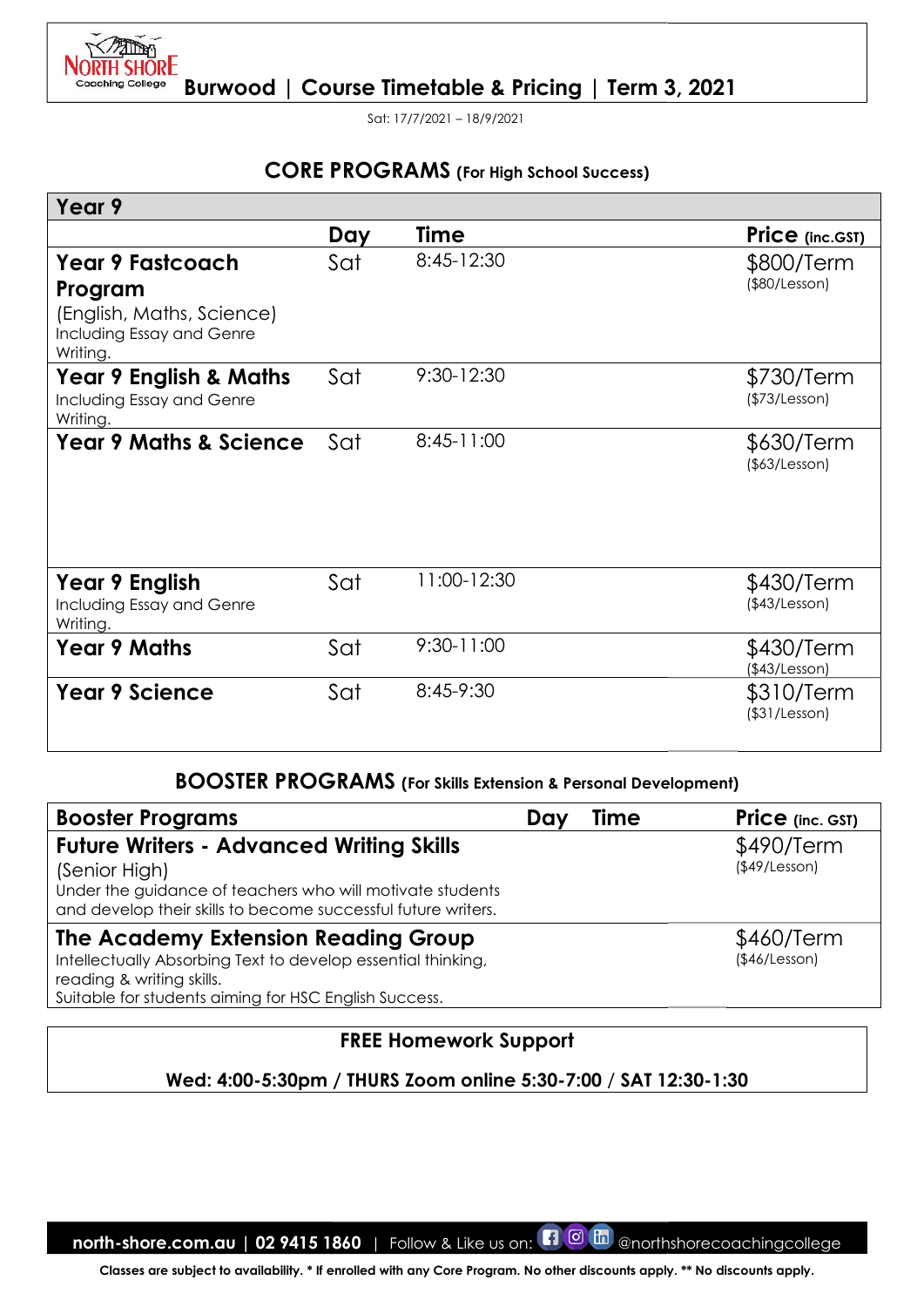

Sat: 17/7/2021 – 18/9/2021

# CORE PROGRAMS (For High School Success)

|                                                                                                                                                                                                |     | <b>CORE PROGRAMS</b> (For High School Success)                                                                                  |             |                                   |
|------------------------------------------------------------------------------------------------------------------------------------------------------------------------------------------------|-----|---------------------------------------------------------------------------------------------------------------------------------|-------------|-----------------------------------|
| Year 10                                                                                                                                                                                        |     |                                                                                                                                 |             |                                   |
|                                                                                                                                                                                                | Day | <b>Time</b>                                                                                                                     |             | $Price_{(inc. GST)}$              |
| <b>Year 10 Fastcoach</b><br>Program<br>(English, Maths, Science)                                                                                                                               | Sat | 8:45-12:30                                                                                                                      |             | \$800/Term<br>(\$80/Lesson)       |
| Including Essay and Genre Writing.<br><b>Year 10 English &amp; Maths</b><br>Including Essay and Genre Writing.                                                                                 | Sat | $9:30 - 12:30PM$                                                                                                                |             | \$730/Term<br>(\$73/Lesson)       |
| <b>Year 10 Maths&amp; Science</b>                                                                                                                                                              | Sat | $8:45 - 11:00$                                                                                                                  |             | \$630/Term<br>$($ \$63/Lesson $)$ |
| Year 10 English<br>Including Essay and Genre Writing.                                                                                                                                          | Sat | 11:00-12:30                                                                                                                     |             | \$430/Term<br>(\$43/Lesson)       |
| <b>Year 10 Maths</b>                                                                                                                                                                           | Sat | 9:30-11:00                                                                                                                      |             | \$430/Term<br>(\$43/Lesson)       |
| <b>Year 10 Science</b>                                                                                                                                                                         | Sat | 8:45-9:30                                                                                                                       |             | \$310/Term<br>$($ \$31/Lesson $)$ |
|                                                                                                                                                                                                |     | <b>BOOSTER PROGRAMS</b> (For Skills Extension & Personal Development)                                                           |             |                                   |
| <b>Booster Programs</b>                                                                                                                                                                        |     | Day                                                                                                                             | <b>Time</b> | <b>Price</b> (inc. GST)           |
| <b>Future Writers - Advanced Writing Skills</b><br>(Senior High)<br>Under the guidance of teachers who will motivate students<br>and develop their skills to become successful future writers. |     |                                                                                                                                 |             | \$490/Term<br>(\$49/Lesson)       |
| The Academy Extension ReadingGroup<br>Intellectually Absorbing Text to develop essential thinking,<br>reading & writing skills.<br>Suitable for students aiming for HSC English Success.       |     |                                                                                                                                 |             | \$460/Term<br>(\$46/Lesson)       |
|                                                                                                                                                                                                |     | <b>FREE Homework Support</b>                                                                                                    |             |                                   |
|                                                                                                                                                                                                |     | Wed: 4:00-5:30pm / THURS Zoom online 5:30-7:00 / SAT 12:30-1:30                                                                 |             |                                   |
| Excellent & Highly Qualified Teachers to suit individual needs. One-to-one \$90/Hour or                                                                                                        |     | <u>One-To-One or Small Group Private Coaching</u><br>Two Students \$75/Hour. Full term payment and non-refundable for absences. |             |                                   |
| north-shore.com.au   02 9415 1860   Follow & Like us on: $\Box$ @ the @northshorecoachingcollege                                                                                               |     |                                                                                                                                 |             |                                   |
| Classes are subject to availability. * If enrolled with any Core Program. No other discounts apply. ** No discounts apply.                                                                     |     |                                                                                                                                 |             |                                   |

#### BOOSTER PROGRAMS PROGRAMS (For Skills Extension & Personal Development)

| <b>Booster Programs</b>                                                                                                                                                                        | Dav | Time | <b>Price</b> (inc. GST)           |
|------------------------------------------------------------------------------------------------------------------------------------------------------------------------------------------------|-----|------|-----------------------------------|
| <b>Future Writers - Advanced Writing Skills</b><br>(Senior High)<br>Under the guidance of teachers who will motivate students<br>and develop their skills to become successful future writers. |     |      | \$490/Term<br>$($ \$49/Lesson $)$ |
| The Academy Extension Reading Group<br>Intellectually Absorbing Text to develop essential thinking,<br>reading & writing skills.                                                               |     |      | \$460/Term<br>(\$46/Lesson)       |
| Suitable for students aiming for HSC English Success.                                                                                                                                          |     |      |                                   |

# FREE Homework Support

# One-To-One or Small Group Private Coaching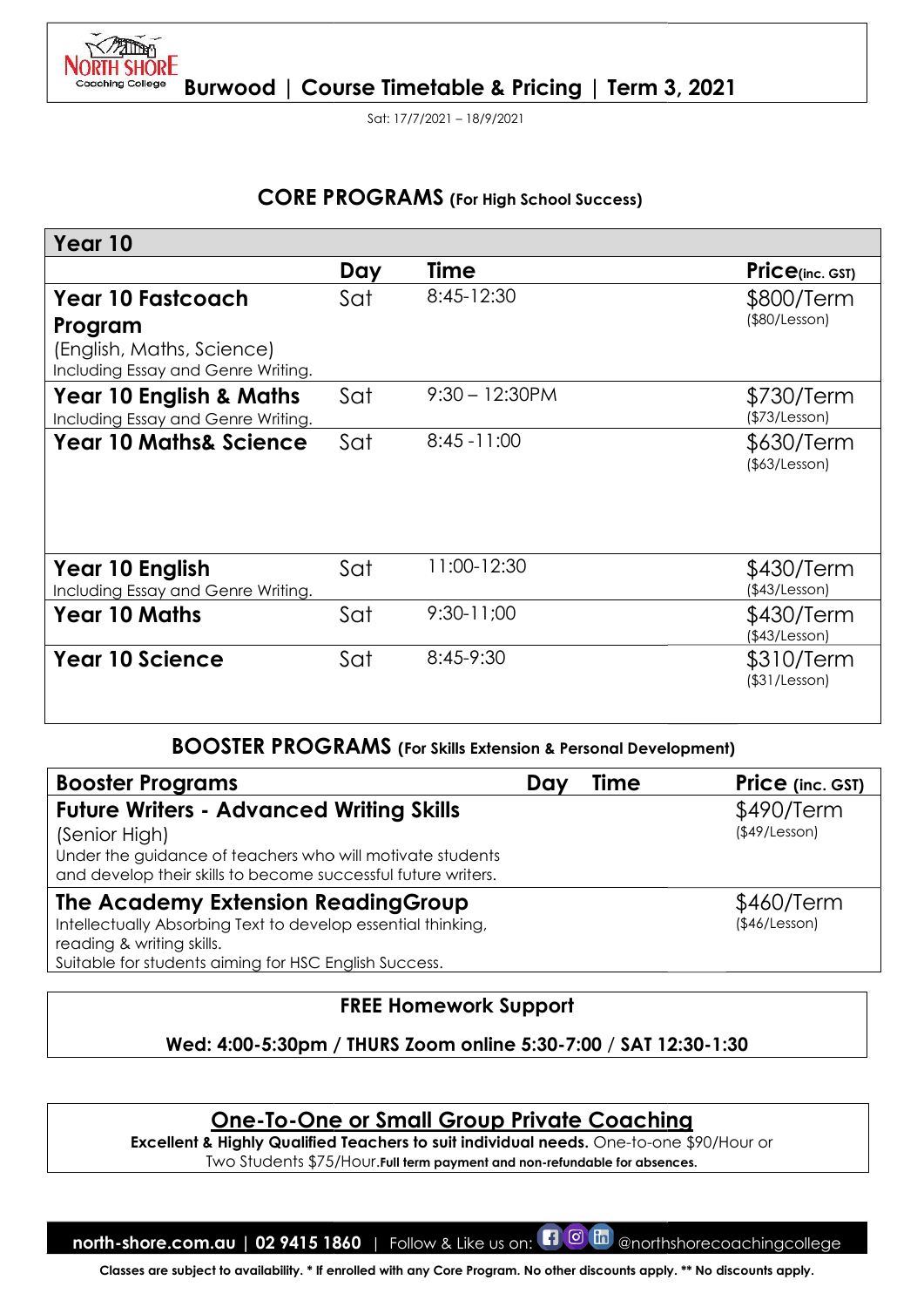

Sat: 17/7/2021 – 18/9/2021

# SUBJECTS (For Year 11 HSC Success - Preparation for HSC Success)

| Year 11                                        |     |                                                                                                                                               |                             |
|------------------------------------------------|-----|-----------------------------------------------------------------------------------------------------------------------------------------------|-----------------------------|
|                                                | Day | Time                                                                                                                                          | <b>Price</b> (inc. GST)     |
| <b>MATHS</b>                                   |     |                                                                                                                                               |                             |
| <b>Year 11 Maths</b>                           | Sat | $3:00 - 4:30$                                                                                                                                 | \$550/Term                  |
| (Standard - 2U)                                |     |                                                                                                                                               | (\$58/Lesson)               |
| <b>Year 11 Maths</b>                           | Sat | $3:00-4:30$                                                                                                                                   | \$550/Term                  |
| (Advanced - 2U)                                |     |                                                                                                                                               | $($ \$58/Lesson $)$         |
| <b>Year 11 Maths</b>                           | Sat | $2:30-4:30$                                                                                                                                   | \$580/Term                  |
| (Ext 1 - 3U)                                   |     |                                                                                                                                               | (\$58/Lesson)               |
|                                                |     |                                                                                                                                               |                             |
| <b>ENGLISH - Includes Essay Writing Skills</b> |     |                                                                                                                                               |                             |
| Year 11 English<br>(EAL/D)                     |     |                                                                                                                                               | \$490/Term<br>(\$49/Lesson) |
| Year 11 English                                | Sat | 1:00-2:30                                                                                                                                     | \$490/Term                  |
| (Standard)                                     |     |                                                                                                                                               | (\$49/Lesson)               |
| Year 11 English                                | Sat | 1:00-2:30                                                                                                                                     | \$490/Term                  |
| (Advanced)                                     |     |                                                                                                                                               | (\$49/Lesson)               |
| Year 11 English                                |     |                                                                                                                                               | \$490/Term                  |
| (Extension)                                    |     |                                                                                                                                               | $($ \$49/Lesson $)$         |
| <b>OTHER SUBJECTS</b>                          |     |                                                                                                                                               |                             |
| <b>Year 11 Physics</b>                         | Sat | 4:30-6:00                                                                                                                                     | \$490/Term                  |
|                                                |     |                                                                                                                                               | (\$49/Lesson)               |
| <b>Year 11 Chemistry</b>                       | Sat | $6:00 - 7:30$                                                                                                                                 | \$490/Term                  |
|                                                |     |                                                                                                                                               | (\$49/Lesson)               |
|                                                |     |                                                                                                                                               |                             |
|                                                |     |                                                                                                                                               |                             |
|                                                |     | <u>One-To-One or Small Group Private Coaching</u><br>Excellent & Highly Qualified Teachers to suit individual needs. One-to-one \$110/Hour or |                             |
|                                                |     |                                                                                                                                               |                             |

# One-To-One or Small Group Private Coaching